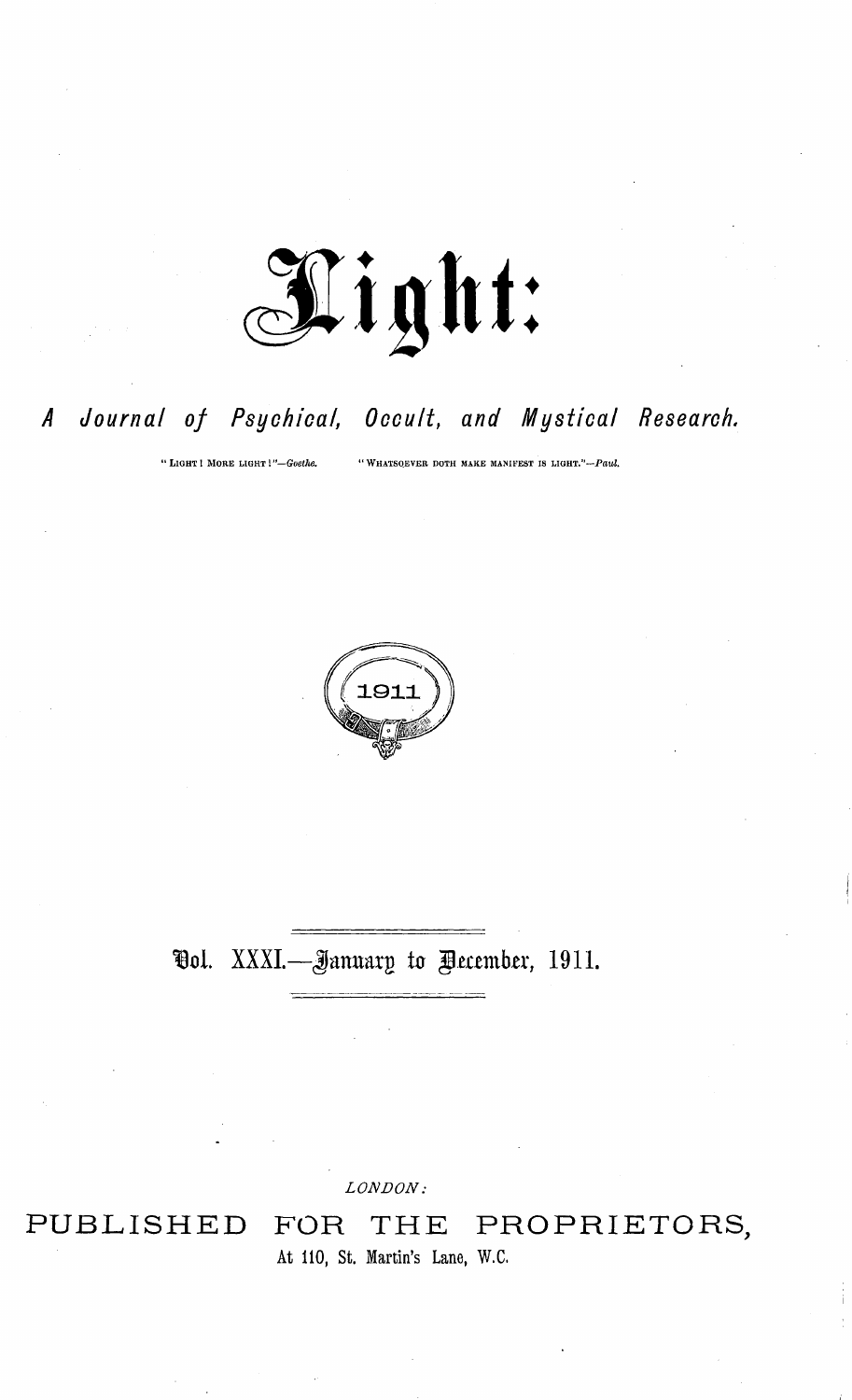#### LONDON ; THE FRIARS PRINTING ASSOCIATION, LIMITED, 264, TUDOR STREET, E.O.

úlstva

 $\mathbb{R}^2$ 

ζţ.

Ngo dagai

A.C

 $\mathcal{O}(\sqrt{2})$ 

Ñ.

 $\left\langle \begin{smallmatrix} \infty & 0 \\ 0 & 0 \end{smallmatrix} \right\rangle$ 

n h

TS 5818

an an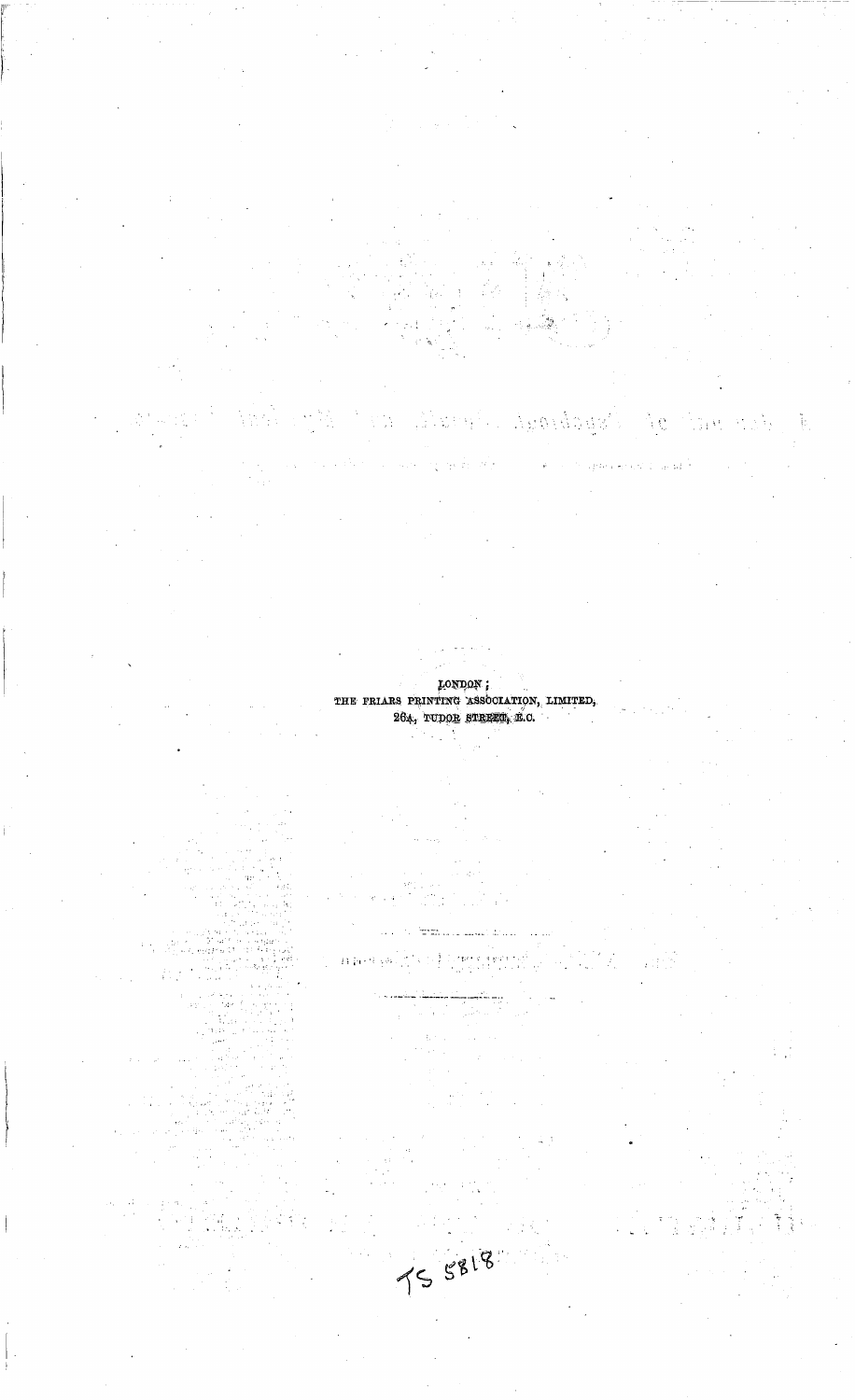## INDEX

A bdul Baha in London, 455<br>
A 'Adventure, An,' and a Hypothesis, 164<br>
Ames, Julia, Recollection of, 598<br>
Anderson, Sir R., on Spiritualism, 609<br>
Angel Ministry, Dean of Gibraltar op, 521<br>
Apportis, Remarksble, 507<br>
Apporti

**D** Bahaist Movement, Mr. Tudor Pole on, 5<br>
Baliey, Mr. Charles, Test Séances with, 435,<br>
466, 480, 490<br>
Bangs Sisters Tested, 139, 147, 226<br>
Barrett, Prof. W. F., 63, 142<br>
Beazley, Bev. J., Sermon by, 31<br>
Bed, Position of Bilocation Experiences, 484, 502, 515, 521<br>Blackburn's, Mr. Douglas, Confession, 430<br>Blackburn's, Mr. Douglas, Confession, 430<br>Blathwayt, Raymond, and Spiritualism, 155, 166<br>Bucher, Mr. H. M., on Reincarnation, 320, 347<br>Br Campbell, Rev. R. J., 17, 32, 141, 585<br>Carlyle, The Real, 412<br>Carrington, Mr. Hereward, 60, 226, 251, 263, 599<br>Children in Spirit Life, 23<br>Children, How they 'Pass,' 172<br>Christian Science Healing, 520 Church, Phantasm in, 202<br>Churches, The, and Modern Spiritual Science and<br>Philosophy, Address by A. Wallace, M.D., 523, 535<br>Civil War, Incident of American, 106<br>Clairvoyance, 46, 72, 83, 352, 574<br>Clairvoyant Descriptions at Clergymen for and sgainst Spiritualism, 571<br>Colley's, Archdeacon, Psychographic Message, 511<br>Colville, Mr., 332, 335, 344, 353, 394<br>Colville, Mr., Visited by Mr. Hopps, 219<br>Comforting Assurance, 464 Comforting Spiritual Communion, 296, 304, 315, 328, 334, 384, 394, 394, 413, 555, 569, 596<br>Coming Spiritual Awakening, 148, 549, 580, 596<br>Coming Spiritual Awakening, 148, 184<br>Communications at a Home Circle, 543<br>Conditiona **Contributors—** Bates, E. Katharine, 464<br>Br. C. W., 500<br>Brinknann, H., 123, 135, 153<br>Brinknann, H., 123, 135, 153<br>Churton, Stanley, 201, 465<br>Cooper, Sir W. E., 141<br>Dallas, Miss, 149, 152, 164, 185, 331, 343, 351, 367,<br>370, 597<br>Dixon, Fred

Conversion : Its Psychic Significance, 488<br>
Copenhagen, Spiritualist Congress at, 262<br>
Corner, Mrs., Experiences with, 410, 422<br>
Cornwall, Spiritualism in, 582<br>
Cornwall, Spiritualism in, 582<br>
Cornwall, Spiritualism in, 58

4 Dagonet, 202, 214<br>Davies', Mrs. Mary, Personal Experiences, 200<br>Denies', Mrs. Mary, Personal Experiences, 200<br>Dead, State of the, 225, 395<br>Dead, Worship of the, 38<br>Deathbed Phenomena, Strange, 477 Death, Consciousness and Memory after, 199<br>Death and Judgment. Address by Mr. Morse, 197<br>Death, Premonition of, 70<br>Death, Spiritual Significance of, 615<br>Death, Suiden, 121, 180, 192<br>Denon 'Scapegoust, 238<br>Denmark, Phenomen Dog, Dream of, 202<br>Dogs, Protected by, 20, 83, 107<br>Drakoules', Mr. P. E., Experiences with Prof. Bert<br>Reese, 352<br>Dream-Angel, 101 **Dream and Telepathic Experiences, 59, 83, <sup>1</sup> 179,** 359, 429, 436, 448<br>Dream Difficulties, 298<br>Dreams Verified, 303, 497<br>Dreamland, Visits to, 450, 476<br>'Dugmar,' 254

Trading, Drinking, and Sleeping, Is there on the<br>
Ld Other Side? 371, 407, 431<br>
Bddy, Mrs., as a Med ium, 77<br>
Education from Spiritual Viewp.int, 332<br>
Eglinton, Experiences with, 99, 167, 203<br>
Electric Lights, Phenomena wi

*Paith, A Buoyant, 317*<br>Falcomer, Prof. M. T., on Spiritualism, 411<br>Fate, or Evolution, 614<br>Fellowship of Souls, 235<br>Flournoy's, Prof., Theories, 303, 319, 405<br>Flour-Throwing by a Spirit, 368<br>Finland, Letter from Mr. Peter **Fire, Ordeal by, 178** Fogazzaro, Antonio, and Spiritualism, 288<br>Foreign Contemporaries, 63, 100, 631<br>Fortune-tellers, Mediums not, 283<br>Foster-Turner, Mrs., 396, 444<br>France, Developments in, 178, 219<br>Frandulent Phenomena, 131<br>Funerals, Visions o

**alsworthy, Mr. John, on Aerial Warfare, 239 VX Gaskell's, Mrs., Ghost Story, 350** Germany, Proposed Law against Faith Cures, 130<br>Gibraltar, Dean of, on Angel Ministry, 521<br>God, The Being of, Spiritually Considered, 201 **Ghost, Was it a? 232 Grisi's, Madame, Vision, 48**

*Hague, Phenomena at the, 119*<br>
Happiness, Love and Joy, 460<br>
Happiness, Love and Joy, 460<br>
Hauntings, Daylight, 245<br>
Hawiland, Mr. E., on Matter through Matter, 245<br>
Hawiland, Mr. E., on Matter through Matter, 245<br> **449,** 

Healing, Spiritualism and Religion. Address by Mr. P. R. Street, 151, 163, 178<br>Healing, Spiritual Science and. Address by Mrs.<br>M. Seaton, 233<br>Healing, Modern Miracles of, 53

Healing, Spiritual, 533<br>Healing, Spirit, at Reading, 572<br>Healing, Remarkable Direct Spirit, 545, 562, 561,<br>576, 599<br>Heaven, Life's Divinest Freedom, 610

'He is Risen,' 187<br>Her Last Day, 588<br>Hill, Mr. J. Arthur, on ' I'he Creed of an Agnostic<br>'Spiritualist,' 143, 500

Home Circle Experiences, 543, 567<br>Home, D. D., and the Fire Ordeal, 178<br>Hopps, Rev. John Page, Appreciations of, 79, 531<br>Hopps, Rev. John Page, and Spiritualism, 274<br>Hopps, Rev. John Page, and Spiritualism, 274<br>Hopps, Rev.

**'1 dentity Bureau, 215 J Imagination aud Clairvoyance, <sup>172</sup>** Immortality, Sir Oliver Lodge on, 317<br>Immortality and Spiritualism, 357<br>Immortality, Japanese Belief in, 94<br>Ingersoll, Colonel, on Spiritualists, 179<br>Inner Self as Reveal-d by Aura. Address by Mr.<br>P. R. Street, 595, 695<br>In

James, Prof. Wm., Prof. Muirhead on, 136<br>James, Prof. Wm., Communicates with Dr<br>Hyslop, 544<br>Joy, Ideal of, 16

K **arma, 239, 240, 257, 275, 322, 346 King, Mr. Robert, on the Coronation, 338** King's Magic, 40<br>Kings, The Origin of, 284<br>Knowledge, What is ? 485, 503, 527, 539, 502<br>Kumar, Babu Shishir, 262, 265

*L* Eapins d'Arricuiss—<br>
As Others See U<sub>5</sub>, 570<br>
Chestening of Matter. 270<br>
Chestening of Matter. 270<br>
Chestening of Matter. 270<br>
Christian and Jew, 114<br>
Com ott those who Walt, 47%<br>
Coming of the New, 450<br>
Considions of